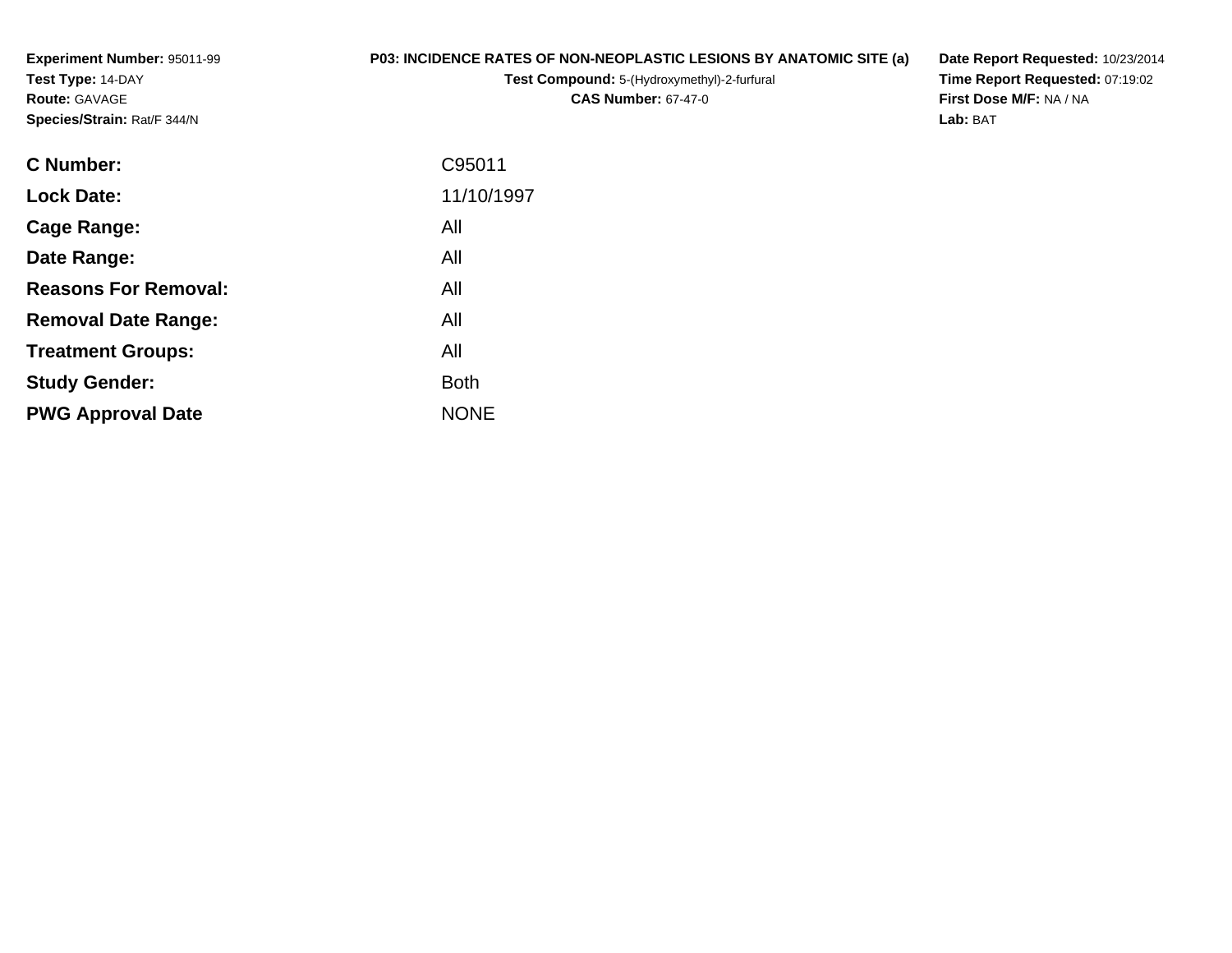**Test Type:** 14-DAY

**Route:** GAVAGE

**Species/Strain:** Rat/F 344/N

## **P03: INCIDENCE RATES OF NON-NEOPLASTIC LESIONS BY ANATOMIC SITE (a)**

**Test Compound:** 5-(Hydroxymethyl)-2-furfural

**CAS Number:** 67-47-0

**Date Report Requested:** 10/23/2014**Time Report Requested:** 07:19:02**First Dose M/F:** NA / NA**Lab:** BAT

| F 344/N Rat MALE                                                                    | 0 MG/KG | 1500<br><b>MG/KG</b> |
|-------------------------------------------------------------------------------------|---------|----------------------|
| <b>Disposition Summary</b>                                                          |         |                      |
| <b>Animals Initially In Study</b><br><b>Early Deaths</b><br><b>Survivors</b>        | 5       | 5                    |
| <b>Terminal Sacrifice</b>                                                           | 5       | 5                    |
| <b>Animals Examined Microscopically</b>                                             | 5       | 5                    |
| <b>ALIMENTARY SYSTEM</b><br>None                                                    |         |                      |
| <b>CARDIOVASCULAR SYSTEM</b><br>None<br><u> 1980 - Jan Samuel Barbara, martin a</u> |         |                      |
| <b>ENDOCRINE SYSTEM</b><br>None                                                     |         |                      |
| <b>GENERAL BODY SYSTEM</b><br>None                                                  |         |                      |
| <b>GENITAL SYSTEM</b><br>None                                                       |         |                      |
| <b>HEMATOPOIETIC SYSTEM</b><br>None                                                 |         |                      |
| <b>INTEGUMENTARY SYSTEM</b><br>None                                                 |         |                      |
| MUSCULOSKELETAL SYSTEM<br>None                                                      |         |                      |
| NERVOUS SYSTEM                                                                      |         |                      |
| <b>Brain</b>                                                                        | (5)     | (5)                  |
| Spinal Cord                                                                         | (5)     | (5)                  |
| <b>Cyst Epithelial Inclusion</b>                                                    |         | 1(20%)               |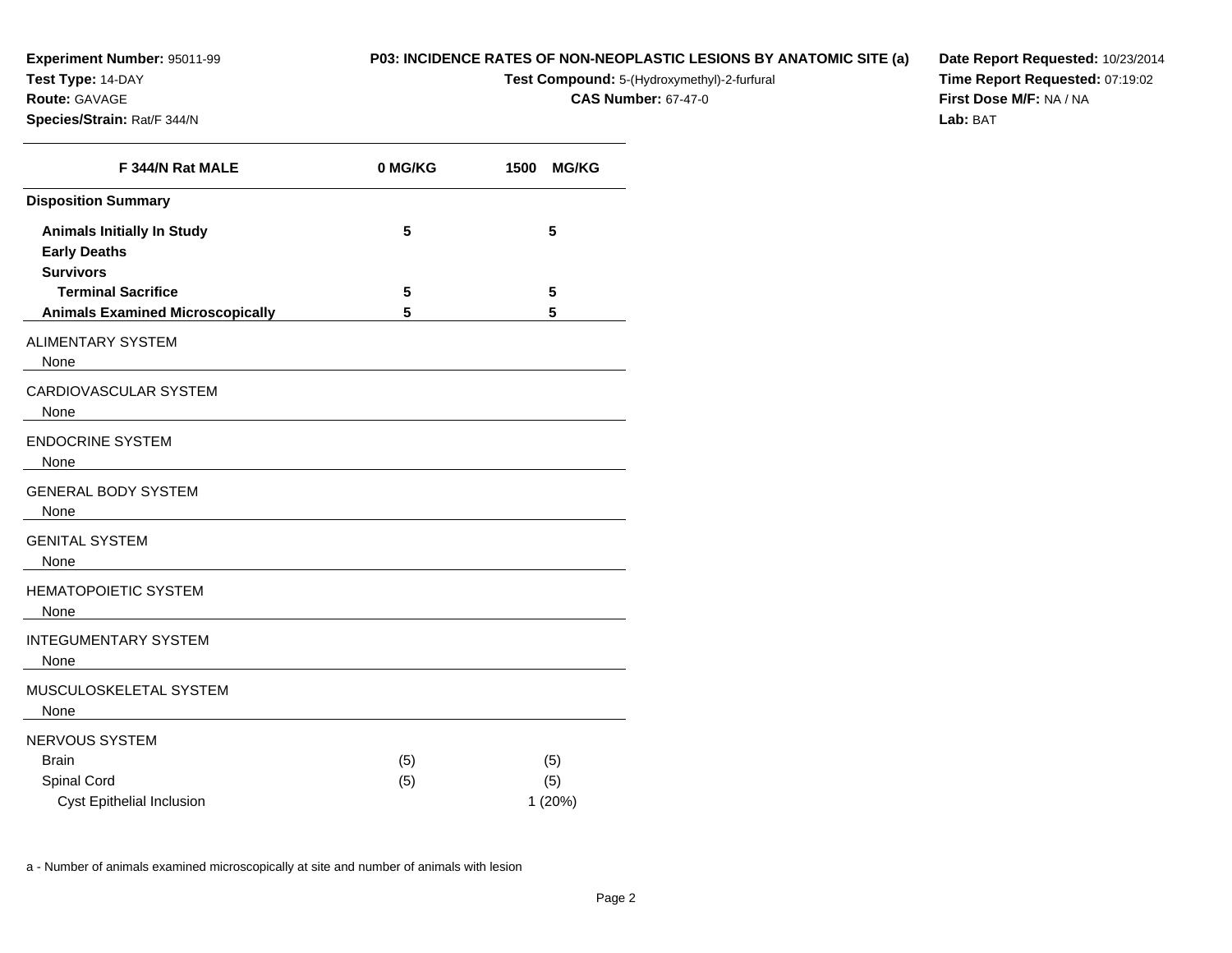**Test Type:** 14-DAY

**Route:** GAVAGE

**Species/Strain:** Rat/F 344/N

**P03: INCIDENCE RATES OF NON-NEOPLASTIC LESIONS BY ANATOMIC SITE (a)**

**Test Compound:** 5-(Hydroxymethyl)-2-furfural

**CAS Number:** 67-47-0

**Date Report Requested:** 10/23/2014**Time Report Requested:** 07:19:02**First Dose M/F:** NA / NA**Lab:** BAT

**F 344/N Rat MALE 0 MG/KG 1500 MG/KG** RESPIRATORY SYSTEMNoneSPECIAL SENSES SYSTEMNoneURINARY SYSTEMNone\*\*\*END OF MALE DATA\*\*\*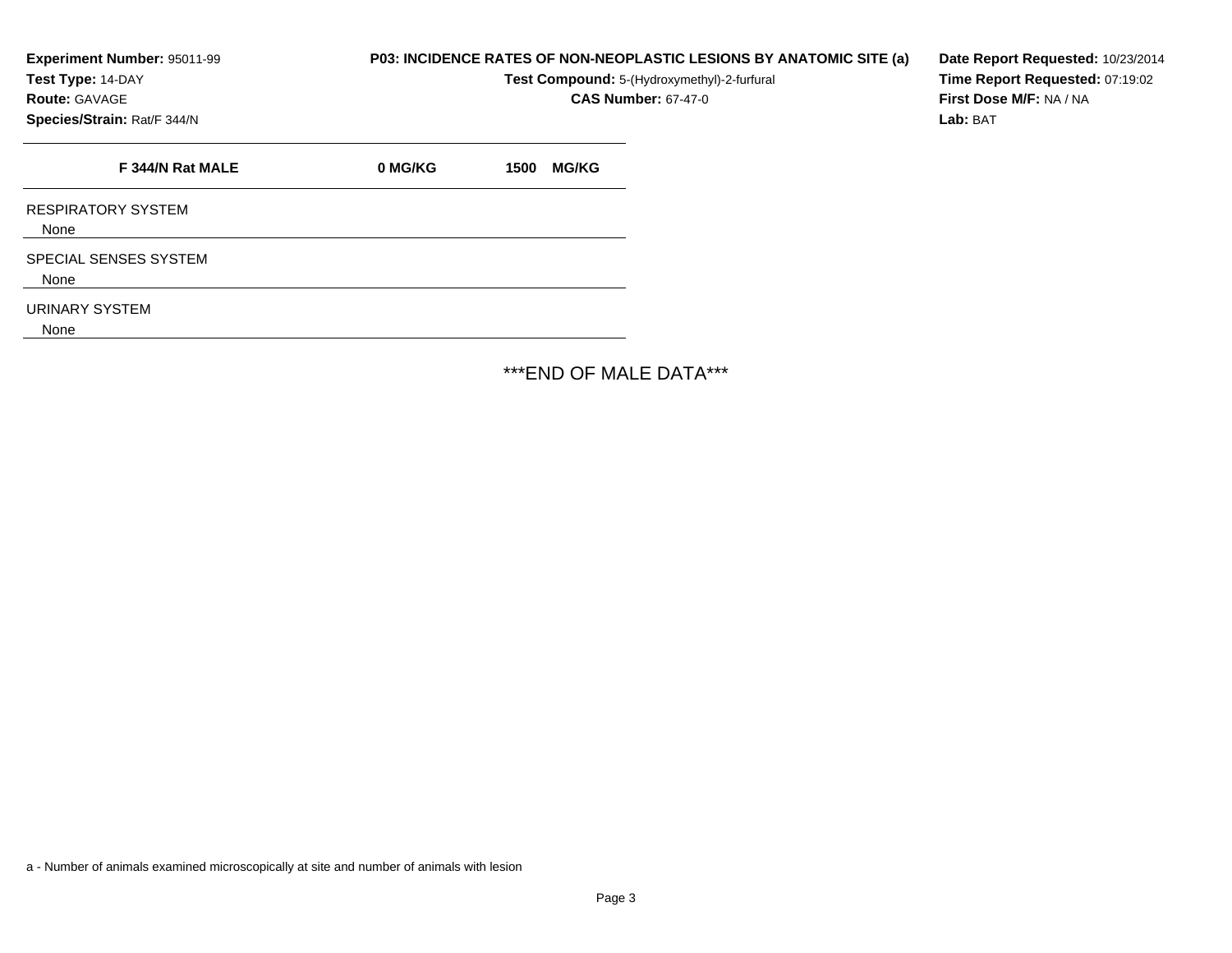**Test Type:** 14-DAY

**Route:** GAVAGE

**Species/Strain:** Rat/F 344/N

**P03: INCIDENCE RATES OF NON-NEOPLASTIC LESIONS BY ANATOMIC SITE (a)**

**Test Compound:** 5-(Hydroxymethyl)-2-furfural

**CAS Number:** 67-47-0

**Date Report Requested:** 10/23/2014**Time Report Requested:** 07:19:02**First Dose M/F:** NA / NA**Lab:** BAT

| F 344/N Rat FEMALE                                                                                                                                          | 0 MG/KG    | 1500<br><b>MG/KG</b> |
|-------------------------------------------------------------------------------------------------------------------------------------------------------------|------------|----------------------|
| <b>Disposition Summary</b>                                                                                                                                  |            |                      |
| <b>Animals Initially In Study</b><br><b>Early Deaths</b><br><b>Survivors</b>                                                                                | 5          | 5                    |
| <b>Terminal Sacrifice</b>                                                                                                                                   | 5          | 5                    |
| <b>Animals Examined Microscopically</b>                                                                                                                     | 5          | 5                    |
| <b>ALIMENTARY SYSTEM</b><br>None                                                                                                                            |            |                      |
| CARDIOVASCULAR SYSTEM<br>None                                                                                                                               |            |                      |
| <b>ENDOCRINE SYSTEM</b><br>None<br><u> 1980 - Jan Stein Harry Harry Harry Harry Harry Harry Harry Harry Harry Harry Harry Harry Harry Harry Harry</u>       |            |                      |
| <b>GENERAL BODY SYSTEM</b><br>None<br><u> 1989 - John Stein, amerikansk politiker (</u>                                                                     |            |                      |
| <b>GENITAL SYSTEM</b><br>None                                                                                                                               |            |                      |
| <b>HEMATOPOIETIC SYSTEM</b><br>None<br><u> 1980 - Jan Samuel Barbara, margaret e populari e populari e populari e populari e populari e populari e popu</u> |            |                      |
| <b>INTEGUMENTARY SYSTEM</b><br>None                                                                                                                         |            |                      |
| MUSCULOSKELETAL SYSTEM<br>None                                                                                                                              |            |                      |
| <b>NERVOUS SYSTEM</b><br><b>Brain</b><br>Spinal Cord                                                                                                        | (5)<br>(5) | (5)<br>(5)           |